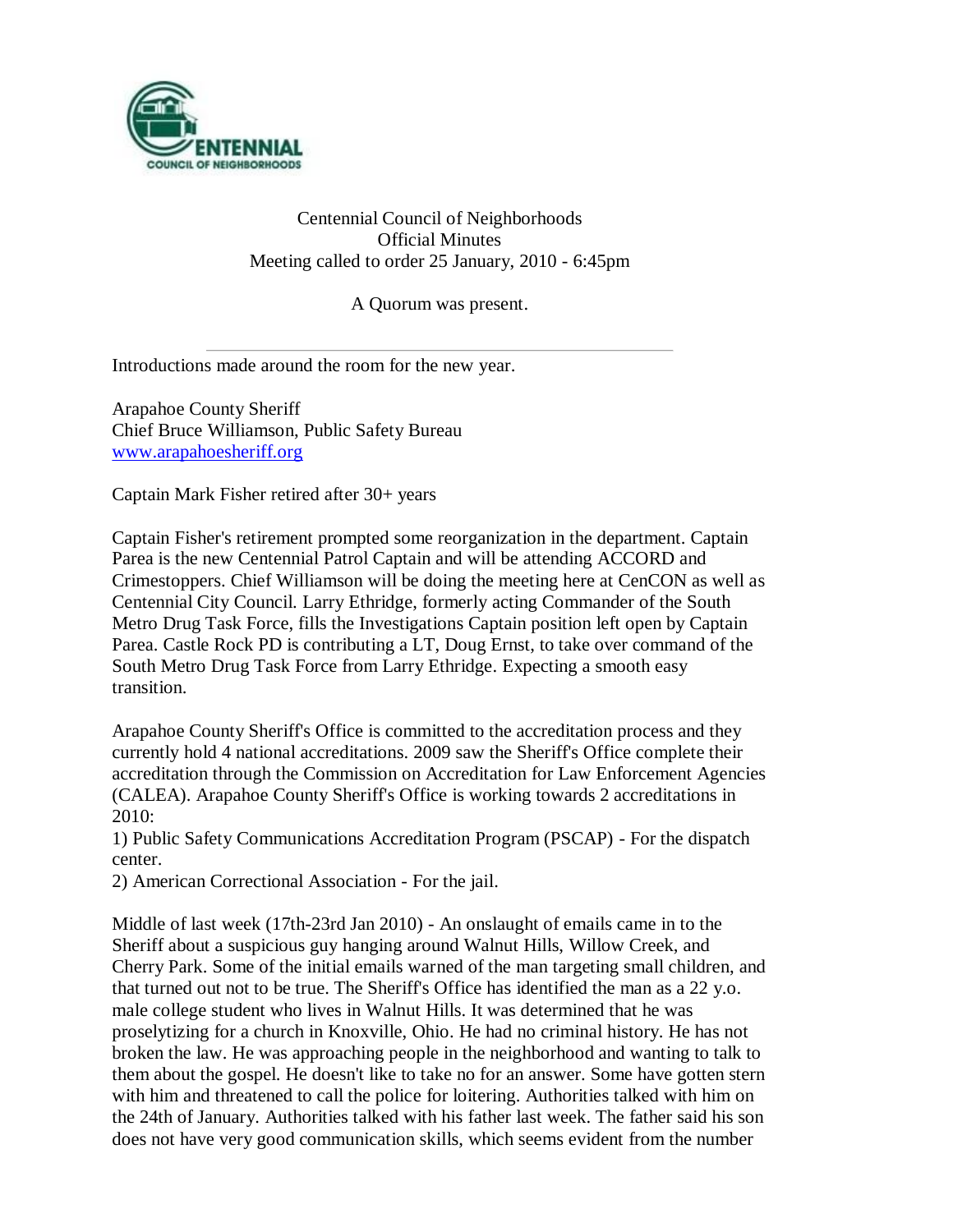of calls received by the police about him. He has no criminal history. Was not seemingly mental health related. Nobody has pressed charges yet. Nothing to indicate that he was targeting children.

*CJ Whealen* asked about a bank robbery at Smoky Hill and Buckley. Chief Williamson stated that authorities have the bank robber identified with a 99% surety based on pictures from the bank video. Good pictures in the bank and excellent work by lab tech with photo id techniques. Info forwarded to FBI. No information on whether or not the suspect has been apprehended yet.

Another bank at Peoria and Arapahoe has been robbed twice since it opened at the beginning of December.

Arapahoe Library District Eloise May, Arapahoe Library District [www.arapahoelibraries.org](http://www.arapahoelibraries.org/)

4 libraries in Centennial - Southglenn, Castelwood, Koelbel, Smoky Hill.

Arapahoe Library District representative will not be at CenCON meeting in February due to scheduled meeting with Deer Trail School Board.

Lead story in February Dewey is that the library received a grant from Centennial Rotary and that grant was matched by the District Rotary for literacy play structures which will go into the Southglenn branch. The structures allow children to play in (and through) them while learning language development (with words and numbers and games played within the structures).

Tax season - Paper tax forms are still carried by the library. Tax forms can also be found online at the library web-site. Sheridan and Southglenn partner with AARP to do taxes for low income taxpayers and senior citizens.

*Andrea Suhaka* asked about proposition 60, 61, and 101. *Eloise* stated that these propositions will have implications to entities which are tax funded such as schools, fire departments, libraries etc. Eloise did not have information about who is behind the propositions but she feels that they look to be draconian in their measures. Eloise will update CenCON as new information comes forth.

*Andrea Suhaka* asked about whether the library has been de-Bruced in any way. *Eloise* stated that they did in terms of the new revenue in the last two votes. The Library asked for new revenue outside the limits of Tabor. Short discussion followed regarding the effect of that to the library district.

*Ron Weidmann* asked about any effect on the library district from the 4 closures in Aurora. *Eloise* stated there was nothing that can be measured yet, measurements are being taken over a period of the first quarter 2010. Smoky Hill has seen an increase in traffic but not measured.

Arapahoe Park & Rec District Delos Searle, Asst. Dist Manager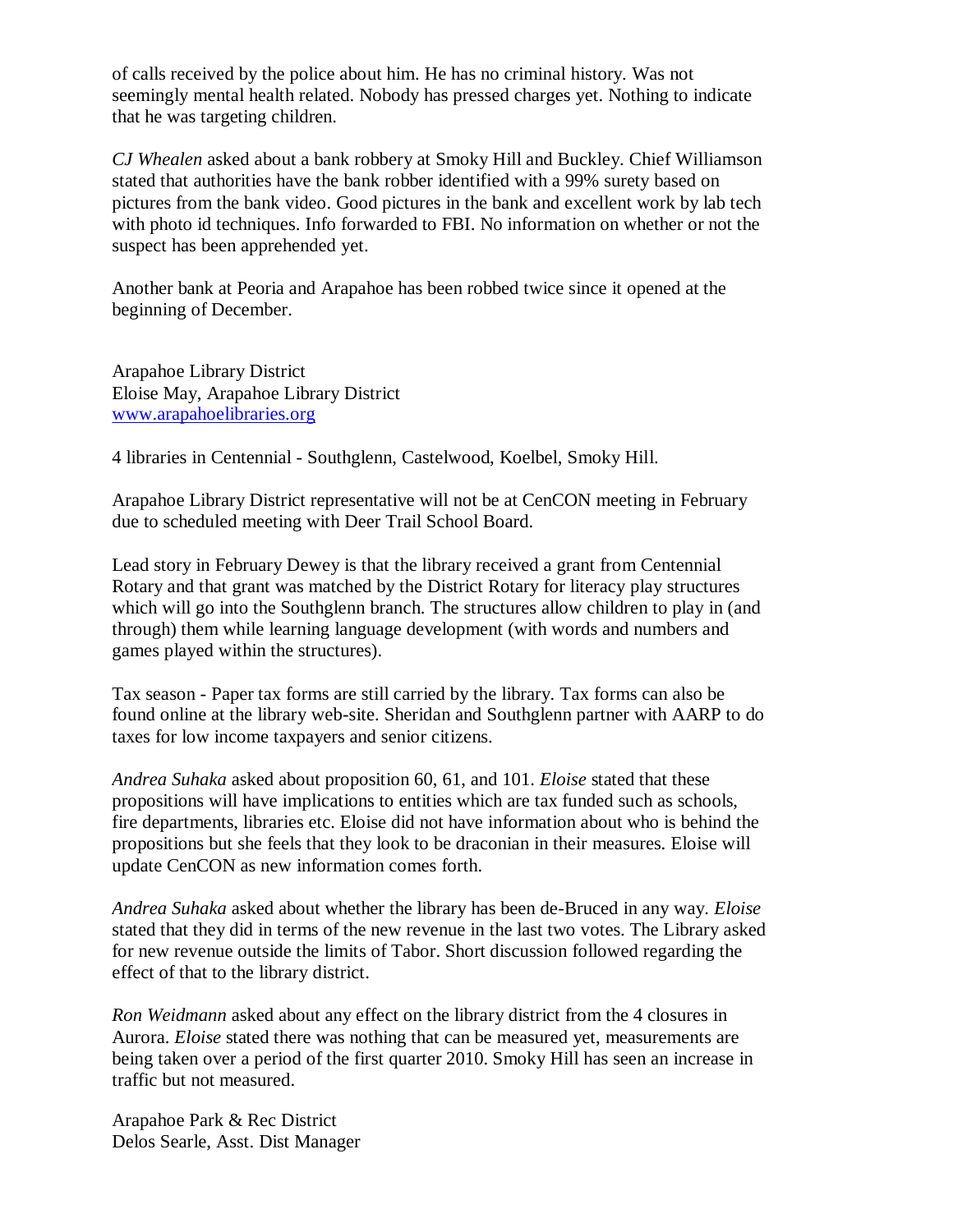#### [www.aprd.org](http://www.aprd.org/)

Offering 10% off pottery, art, music, dance, spanish cooking, or family programs. Red Cross babysitting training from 11-15 Sat Feb 13 1:00pm-6:30pm College financial aid seminar Wed Feb 24 7-8pm The new year brings an opening to field and pavilion reservations.

A question was asked about which part of the county is served by Arapahoe Park & Rec District and was answered with: The eastern part from Smoky Hill to E470 and Quincy down to Arapahoe and is open to district and non district alike.

Gerry Cummins asked for phone numbers Delos responded: District 303-269-8400. Direct 303-269-8413

Fire Districts Chief Dan Qualman, South Metro Fire Rescue [\[www.cfpd.org\]](http://www.cfpd.org/)[\[www.littletongov.org\]](http://www.littletongov.org/)[\[www.parkerfire.org\]](http://www.parkerfire.org/)[\[www.southmetro.org\]](http://www.southmetro.org/)

Elections for special districts coming up in May. If you want to run for district board, announcements will be out soon and you can pick up petition to run at that time. Cunningham Fire Protection District has 2 open seats, 1 incumbant. Parker Fire Rescue District has 2 open seats, 2 incumbants. South Metro Fire Rescue District has 2 open seats - term limited, 1 incumbant.

Chief Qualman explained the Fire Authority basic makeup for those who are new to the meeting and how it's made up of South Metro and Parker under the South Metro Authority name.

Cunningham celebrating 60th anniversary this year. Received an ambulance and SUBA through Federal Grants.

South Metro had 4 large ladder trucks taken out of service for safety reasons (throwing driveshafts). Trucks are under repair and are due back in service shortly.

New web-site is operational. Transparency information is available as well as other important information.

Strategic planning is continuing for the authority as well as for the accreditation process that the authority will undergo during the year.

Citizens academy starting in April through June. Not advertised far and wide but through word of mouth. Feeling that there will be high demand. Applications available tomorrow (26 Jan 2010). Students will go through much of the same academy as the firefighters do. Hands on in burn building, jaws of life etc. Andrea Suhaka asked about the timing of the academy. Chief Qualman responded with: 28th of April (Wed) then weekly on Wed through into June. If you are interested then you should be prepared to attend all the classes. Classes will be in the early evenings. Gerry Cummins asked if this will be for South Metro residents only. Chief Qualman responded yes. Chris Raab asked if the application could be found on the website. Chief Qualman responded no, but would make an effort to get it up on the southmetro.org web-site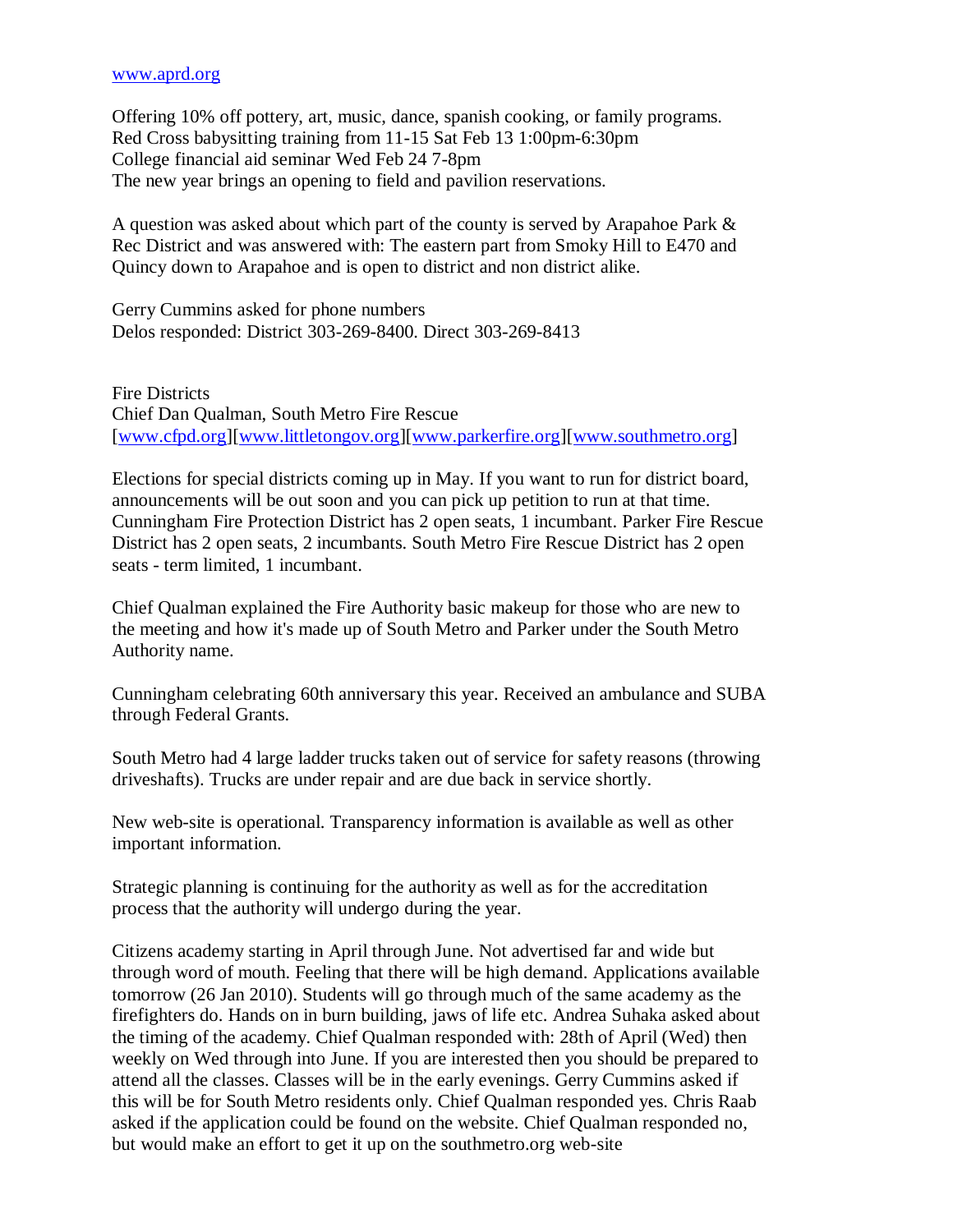Colorado Urban Search and Rescue Task Force was put on standby for Haiti, but has now stood down.

Ron Podboy asked if while ladder trucks are offline, what are you using as a stopgap? Chief Qualman responded that South metro has 2 reserve aerial apparatus that were put into service. Will also use neighboring departments who have aerial apparatus. Neighboring departments will be put into the response que so that the closest ladder to an emergency will respond. Short discussion ensued about some of the details of the truck failures, the things which were being done to correct it, and the costs to the department for the repairs.

South Suburban Park & Rec District Jean Ray, Community Liason [www.sspr.org](http://www.sspr.org/)

South Suburban serves from West of I25 to Sheridan and South of Hampden to Douglas County including Lonetree.

Free hockey lessons this week for kids at Family Sports Center.

Elections in May for vacancies. Potentially 3 positions open. Mail in ballot. Information forthcoming

Matching gifts applications. Due 12th of March. Determined April 14th.

Valentines date night Saturday Feb 13th at 7pm. Peace, Earth and Guitars live family concert by Skanson and Hansen. They play folk tunes and favorites from Beatles, Dylon, U2, Bob Marley. \$8/ for district - \$10/nondistrict - Buck Recreation Center in Littleton.

Goodson Recreation Center Movie night Feb 12 5-8pm. Potty trained children, ages 3- 12, invited for pizza dinner, popcorn, animal crackers and juice while watching movies. Supervised by trained child care staff.

President's Day Colorado wildlife camp at South Platte park. Unique program for kids, ages 6-12, who don't have school on Monday the 15th of Feb from 8:30am to 4:30pm. Nature encounters seeking clues of winter animals and then coming back indoors for crafts and games.

City of Centennial Sherry Patten, Intergovernmental Relations and Community Relations [www.centennialcolorado.com](http://www.centennialcolorado.com/)

Strategic Planning sessions Friday 29 Jan, 4:30pm and Saturday 30 Jan 8:00am. Friday speaker, Cathy Novak (former President of National League of Cities) will come and talk about working between staff and elected officials to get things done. Saturday devoted to Strategic Planning with the council setting it's objectives for 2010. Public is welcome to come.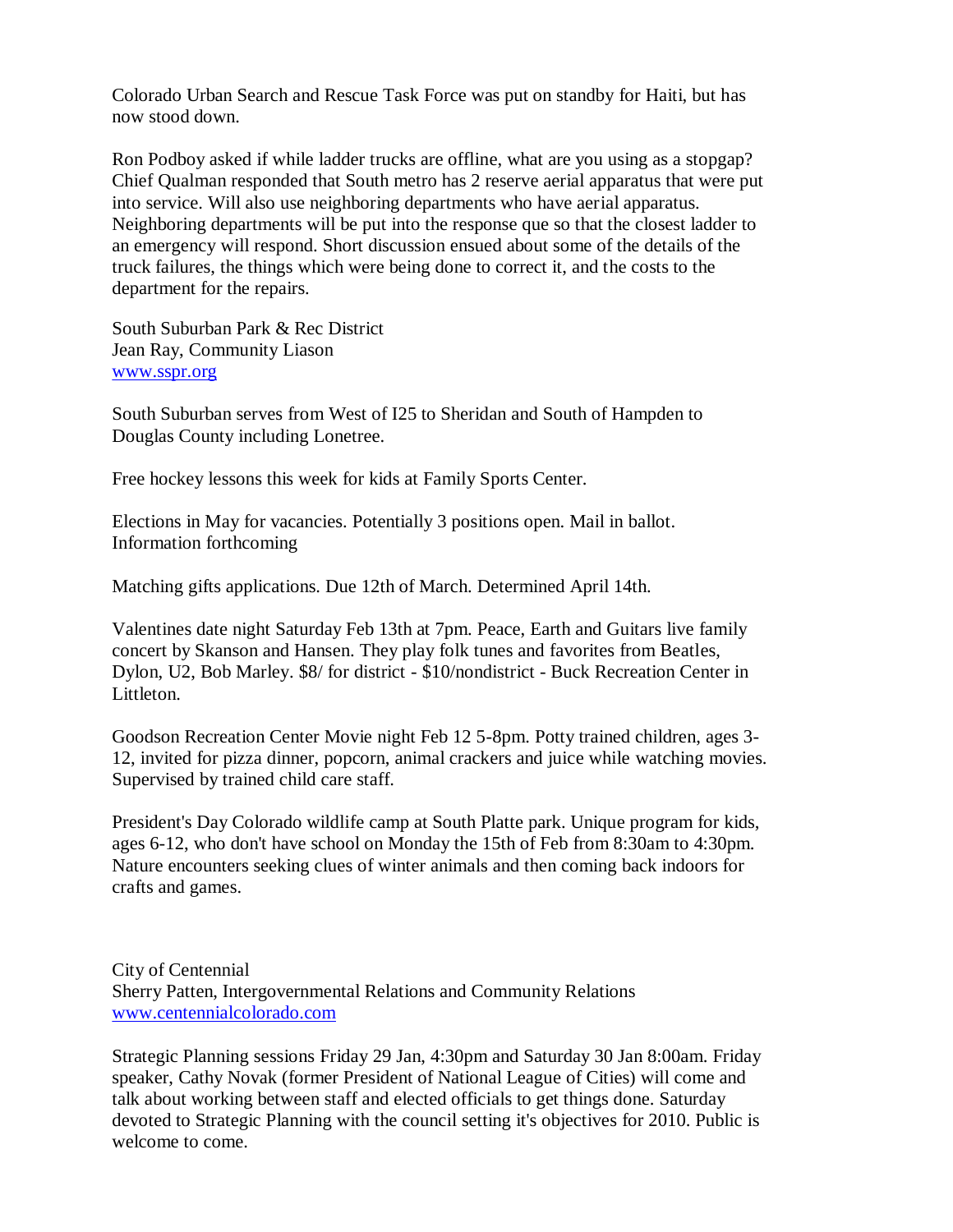Council set new meeting schedule for 2010. 1st and 3rd Monday's of the month will include study session at 6:00pm followed by a regular session at 7:00pm. 2nd Monday of the month is study session only. Allows discussion of specific issues or to hear from staff on complicated issues that take a bit of time to work through.

Centennial is involved in a court case for a medical marijuana dispensary. Attorneys meeting to decide when trial will occur may be a few months still. Judge found on behalf of plaintiff regarding injunction to keep the City from keeping Cannamart closed. Cannamart has since moved to Littleton.

Carol Chambers, along with Law Enforcement personnel from the metro area, met with legislators to talk about a solution that will work for everyone. A Bill was brought forward supported by Attorney General's office which represents the folks in Law Enforcement with a harder look at how to manage these dispensaries.

Ron Podboy asked: With all the dispensaries opening up and the problems that might come from this, is there anyone taking the lead on dealing with the problem, or is it more like every man for himself with regard to the different entities. Denver, Centennial, the State etc?. Sherry answered "We'd like to say that there is some, I think that this bill that the Attorney General has put together with all the law enforcement types throughout the metro area is probably the closest we've come to actually coordinating that. Each city, because we are home rule, has their own way of dealing with these things. Right now we are in a moratorium. We are not allowing anyone to open a dispensary in Centennial. We hope to have this settled by the legislature which is where it belongs. The legislature and the state health department should be the agencies that come up with the guidelines that help us work with this. I would like to say that there is coordination, and I think everyone is looking to the legislature to do something."

Sherry reports that she is no longer the communications director for the City of Centennial, she is now the Intergovernmental Relations and Community Relations for the city and she also watches legislation on behalf of the city and thus works with Colorado Municipal League and other entities that work on legislation that affects communities. Sherry offered to come and get together with a committee from CenCON and talk about the kind of legislation that comes up on a regular basis that might affect us as neighborhoods as well as special districts, the city, or things that impact on local government. She continued to say that those of us who serve the City will be getting together to talk about how we represent you or how we convey the information to you of what impacts these amendments and propositions will have.

Centennial is still working on identity and way-finding signs. Committee working on where to put them. March is the next time the committee is expected to report to City Council.

Don Doerr asked about Land Use Code rewrite and the enforcement date of that new code. Sherry responded that the code update is still a work in progress that will come to fruition in April or May, and then some zoning discussions after that. Mayor Noon commented that the next public hearing will be at Planning and Zoning meeting in Feb. 2nd and 4th Wednesdays' (2nd wed is the one with the presentation). Sherry responded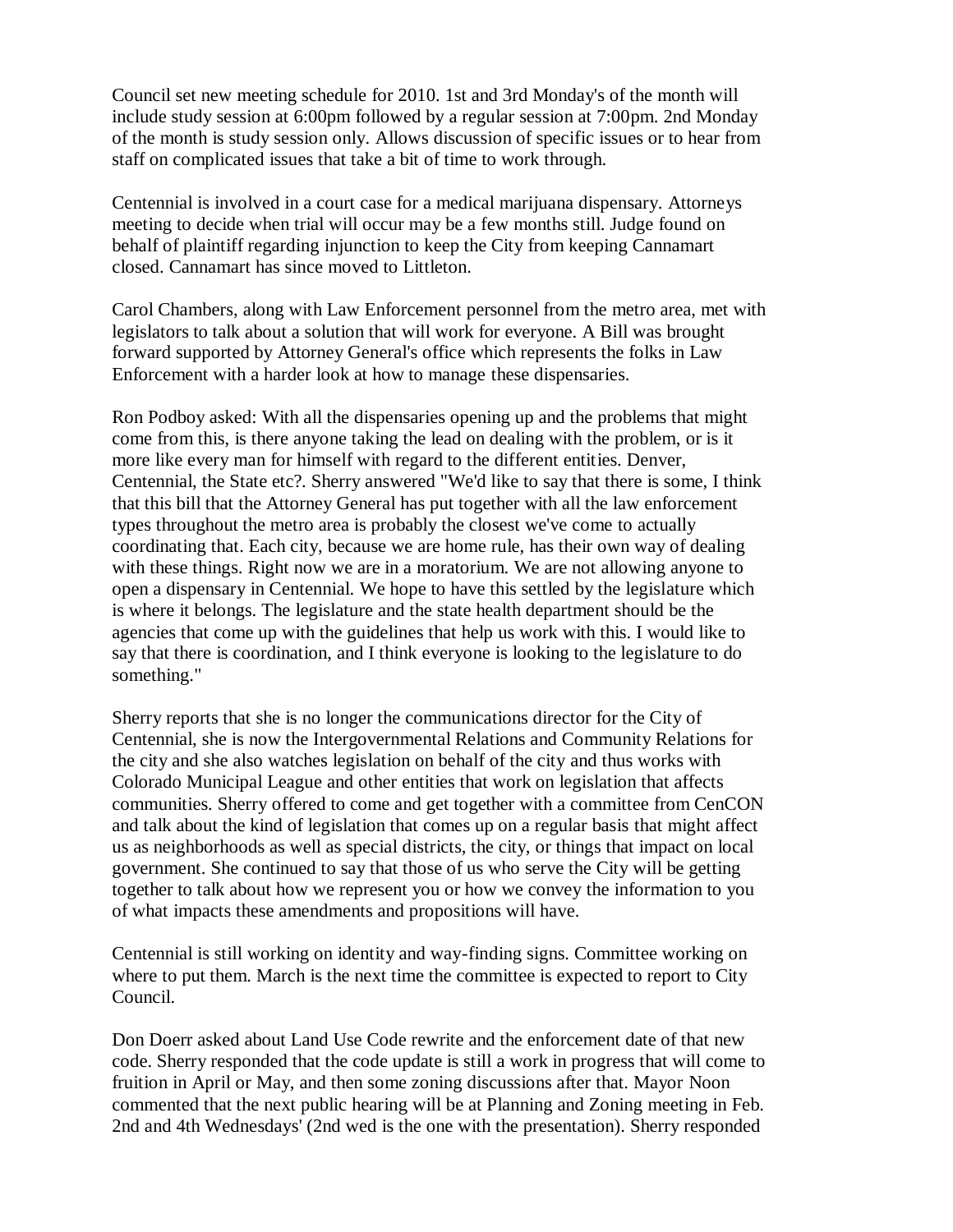that it might be a good idea to invite Rita McConnell to come talk to your group about the next piece of the process as it relates to your group. It's important for you to know how the code update will affect your community.

On the Census, the City is designing ads to put into your newsletters in the next few months. Middle of March is when the questionnaires go out. Census is important and benefits Centennial. Ads on bus benches. Centennial Counts. Census is hiring (look at their website). \$16-\$18 per hour to walk around and verify information. Census opened an office in Centennial which serves Arapahoe County and Centennial. Census due on April 1st.

Rhonda Livingston talked about the Civic Center Park. Meeting this Thursday 28 January from 5pm-7:30pm

Mayor Noon talked about District 1 meeting on Tuesday the 26th of January at South Metro Chamber and a District 2 meeting on Thursday 28 January, at Koelbel. She has 2 weeks on the job and the City is still standing.

Mayor Noon talked about Arapahoe Council On Aging (ACOA). Survey to seniors (about 1500 went out) with about 25-30% return. Survey asked about what seniors find important about the city to them. DRCOG will use this type of survey to determine overall strength and needs assessment.

ACOA is starting workshops 'World of Family Caregiving'. Aurora Center for Active Adults at 6th and Delmar. Hoping to get a few more workshops later and closer to our city. Workshops will be given on 5 Tuesdays in a row.

1) Topics include: Arapahoe County resources for seniors. 2) Medicare: What You Need to Know Before and After Enrollment. 3) Geriatric medical team discussing health issues and interaction with medications. 4) Making medical decisions, legal guardianship etc. 5) Next Steps, to stay at home or not. These workshops are geared to adult children who have to make these decisions for their parents. Open to anyone of any age. \$25 fee (refunded if you come all 5 nights starting Feb 2nd)

CJ Whelan asked if there were any 'aha' moments in the survey. Mayor Noon stated that she had just gotten the survey return this afternoon and hadn't had a chance to go through it yet. She stated that she feels that the returns were by our more able-bodied seniors based on a quick look at some of the returns. Was county wide survey. Most returns seem to have come from the western side of the city.

Ron Weidmann requested a straw poll for medical marijuana dispensaries. Under the premise that Centennial has a choice of having dispensaries and the income, and not having dispensaries and the expense. How many people here would want dispensaries in Centennial? Nobody raised their hands to have dispensaries in Centennial. There was a comment from the body about getting their marijuana some other way and Ron was quick to point out that his question revolved not around marijuana, but rather the dispensaries themselves. Discussion ensued around a multitude of angles regarding dispensaries and medical marijuana.

Mayor Noon commented that we have to be careful when we say we want the State to fix this issue for us. One of the bills to fix it takes away our home rule power by saying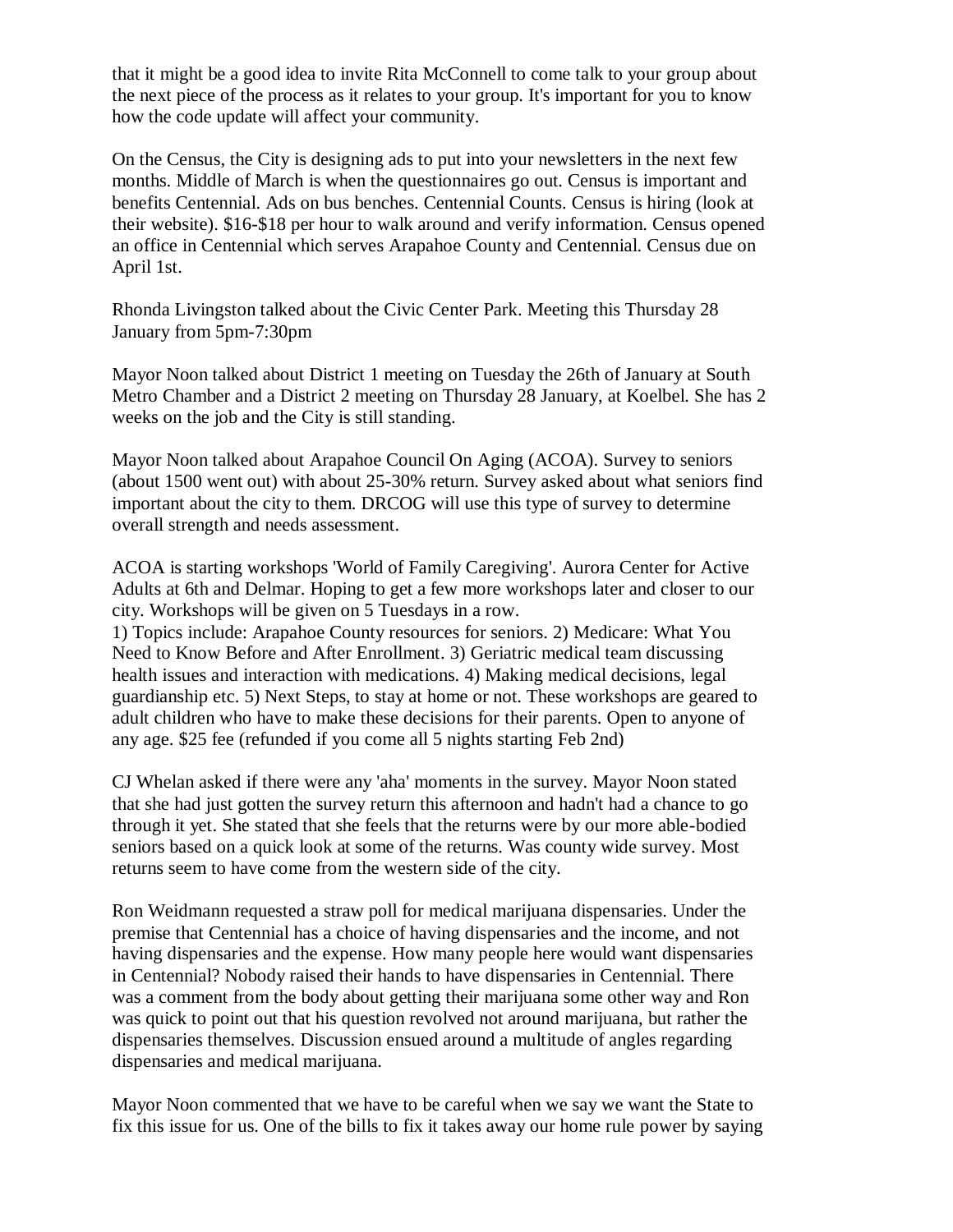that the dispensaries could be anywhere, whereas what we really want is to be able to determine, as a city, where they can go, how many there can be etc. After a 7 minute discussion, Ron Weidmann stated that what he was hearing was that there was no consensus yet on the issue. Wayne Reed would like to come next month and discuss this issue with us. Discussion continued regarding some of the Bills currently being introduced at the State level. First hearing on one of the bills is this Wednesday morning (27 Jan) at the capital.

Streaming audio will be available for City Council meetings starting in Feb through the city website.

Community resource guide from 18th Judicial District is available for those affected by domestic violence, dating violence, sexual assault, stalking etc.

CenCON Activities

CAI Workshops - Marsha Osborne - Neighborhood Liaison - City of Aurora

HOA council is a subgroup of CAI. Facilitates round tables. Would like to do a roundtable in March. Needs ideas for topics to present. More successful workshops have included: Financial topics. Basic workshops (now i'm on the board, what do i do?). Discussion regarding various aspects of different types of workshops to be had.

CenCON Business

#### Minutes

Christopher Raab, Secretary

Don Doer moved to approve the November 2009 minutes. Lynn Leader seconded the motion. Motion Carried

Treasurer Report Don Strickland, Treasurer

| November 23, 2009        |           |
|--------------------------|-----------|
| CHECKING                 |           |
| <b>Previous Balance:</b> | \$1015.94 |
| Income:                  | \$0.00    |
| Expenses:                | \$779.92  |
| <b>Closing Balance:</b>  | \$236.02  |
| <b>SAVINGS</b>           |           |
| Previous Balance:        | \$2488.76 |
| Closing Balance:         | \$2489.26 |
|                          |           |
| December 26, 2009        |           |
| <b>CHECKING</b>          |           |
| <b>Previous Balance:</b> | \$236.02  |
| Income:                  | \$15.00   |
| Expenses:                | \$150.00  |
| <b>Closing Balance:</b>  | \$101.02  |
| SAVINGS                  |           |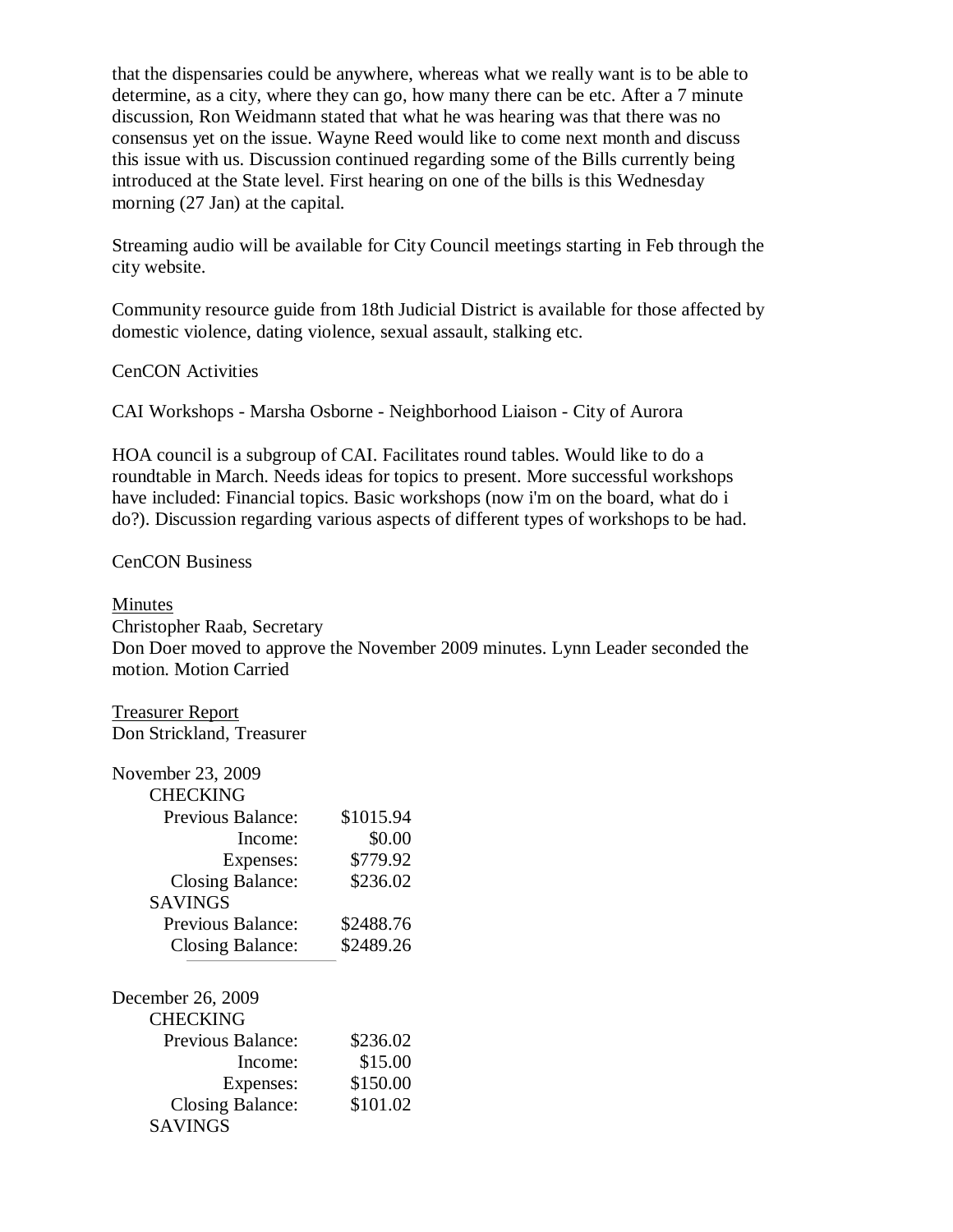| Previous Balance:       | \$2489.26 |
|-------------------------|-----------|
| Closing Balance:        | \$2489.26 |
| January 25, 2010        |           |
| <b>CHECKING</b>         |           |
| Previous Balance:       | \$101.02  |
| Income:                 | \$0.00    |
| Expenses:               | \$0.00    |
| <b>Closing Balance:</b> | \$101.02  |
| <b>SAVINGS</b>          |           |
| Previous Balance:       | \$2489.26 |
| Interest:               | \$.50     |
| Closing Balance:        | \$2489.76 |

### Rhonda Livingston, President Pro-Tem

Roundtable on Centennial airport noise issue 3 feb 7:30pm at hotel at the airport. Neighborhoodlink.com - free websites for HOA's

Andrea Suhaka, VP Membership no new members

### Frank Green, Webmaster

SNAFU with communications tool - ISP has decided not to support the email software we were using without telling our webmaster. Sending group emails has become problematic for the sender, although transparent for the receiver. Discussion ensued about the various aspects of the current offering from the ISP as

well as some 3rd party software.

# Plans

C.J. Whelan, 2nd Vice President

1 referral from Douglas County about changes to their regulations and noise overlay etc. no other specific plans

# Gerry Cummins, President

Bylaw Committee Appointment. Need to look at bylaws again, what needs to be changed etc. A call for volunteers was made by Gerry Cummins. Volunteers who stepped forward: Gerry Cummins, Andrea Suhaka, Michael Hall.

3 possible topics for workshops CAI Workshops. Learning how to deal with foreclosures in the neighborhood. Board responsibilities. Reserves for an HOA or civic association

CJ Whelan proposed having something regarding collections and liens.

Letters of support for grant applications to the city. Civic Center Park. University to Holly Centennial link trail

Ron Podboy asked about workshops with Centennial. Reschedule the Code Enforcement one from October?

Election commission meets tomorrow